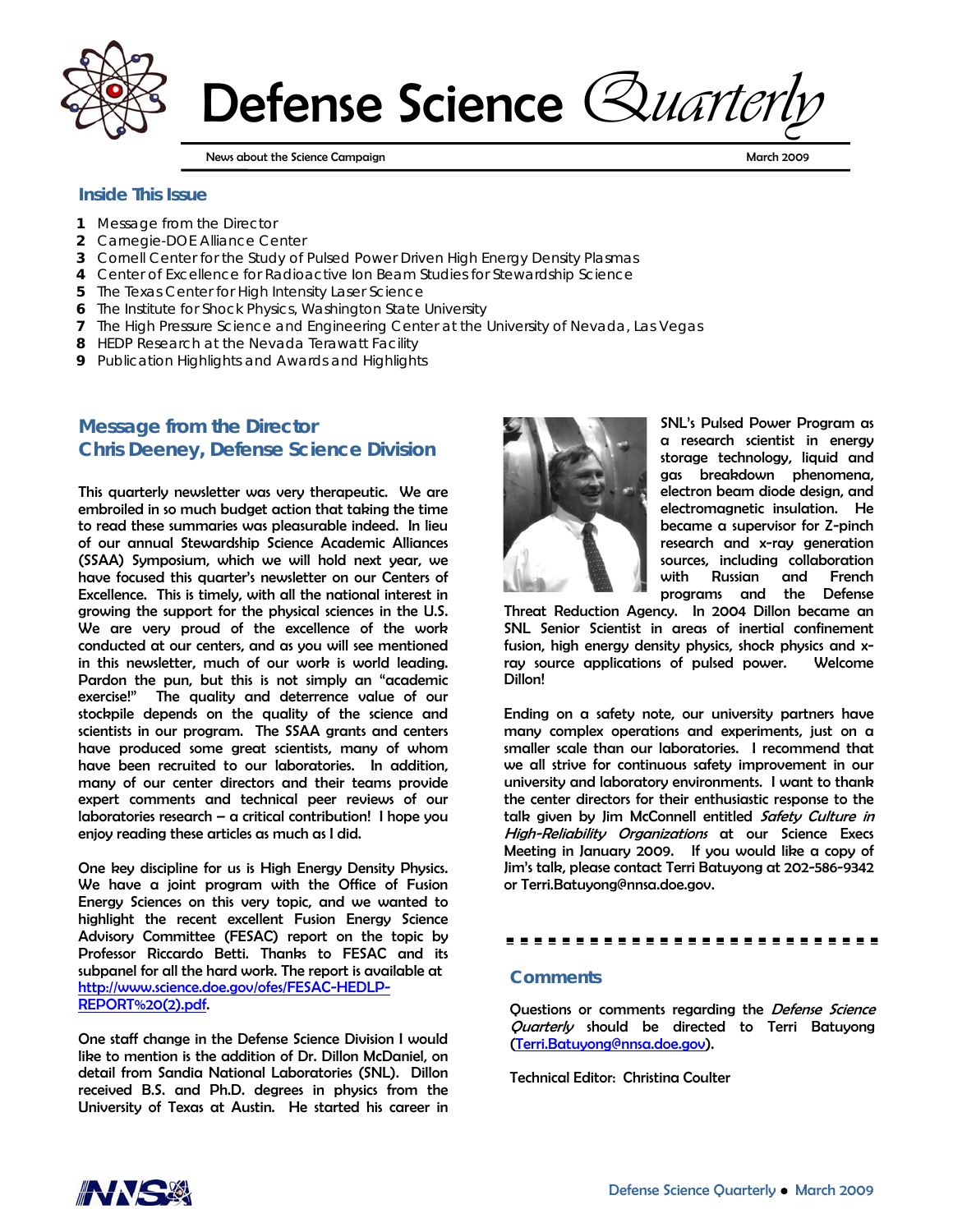### **The Carnegie-DOE Alliance Center: Six Years of Progress by Stephen Gramsch & Russell Hemley**

The Carnegie-Department of Energy Alliance Center (CDAC) was created to address critical needs in high P-T materials. Formed in 2003 under NNSA's Stewardship Science Academic Alliances (SSAA) program, CDAC comprises a scientifically and technically broad group of Academic and Laboratory Partners, along with a growing network of collaborators, engaged in fundamental science. In this role, CDAC continues to advance and perfect high P-T techniques, develop and manage unique facilities, perform key measurements on important materials in newly-accessible P-T regimes, and integrate and coordinate static and dynamic compression studies together with theory, modeling and simulation.

High P-T materials science, technology and student training have all benefitted tremendously from CDAC. Now at the close of its sixth year, CDAC continues to support the NNSA mission in stewardship science. The Center is managed at Carnegie (Figure 1) by Russell Hemley (Director), Ho-kwang Mao (Associate Director), Stephen Gramsch (Coordinator) and Morgan Phillips (Administrative Assistant). CDAC now consists of 19 formal Academic Partners together with the Carnegie group: Tom Duffy (Princeton), Dion Heinz (Chicago), Dana Dlott *(Illinois)*, Yogesh Vohra *(Alabama* Birmingham), Hans-Rudolf Wenk (UC-Berkeley), Brent Fultz (Caltech), Kanani Lee (New Mexico State/Yale), Surrendra Saxena (Florida International), Yanzhang Ma (Texas Tech), Dhanesh Chandra (Nevada–Reno), and Jeffrey Yarger (Arizona State). New partners joining the CDAC group in the past year include Abby Kavner (UCLA), Steven Jacobsen (Northwestern), Ji Li (Illinois), Raymond Jeanloz (UC-Berkeley), Wendy Panero (Ohio State), James Schilling (Washington University-St. Louis), Robert Downs (Arizona) and Wendy Mao (Stanford).



Scientists from high-pressure research groups at the NNSA National Laboratories obtain beam directly from the CDAC discretionary share, and in so doing obtain technical training and exposure to the high P-T technique development taking place at the High Pressure Collaborative Access Team (HPCAT), the dedicated high-pressure synchrotron x-ray facility at the Advanced Photon Source (APS), of which CDAC is a member (Figure 1). Laboratory scientists are also able to take advantage of facilities at Carnegie and the National Synchrotron Light Source (NSLS). In addition, groups within CDAC interact with staff from the Los

Alamos Neutron Science Center (LANSCE) on high  $P$ -T neutron scattering and analysis techniques.

Research on material properties at extreme conditions continues to expand with the development of new methodologies, for example, in the overlap of static and dynamic compression. In just the last two years, CDAC facilities at NSLS and HPCAT have played a key role in enabling the first synchrotron x-ray measurements of dynamic compression events, complementing developments within the NNSA laboratories such as those at NIF and Z. CDAC continues to enable participation of the academic community in all of these areas. With the potential of these and other facilities, CDAC continues to promote the integration of static and dynamic experiments for stewardship science needs.

CDAC focuses heavily on the training and outreach aspects of its mission, both in terms of graduate student education and helping to grow the high pressure research community. Highlights from the last two years in this important effort include:

• Supporting Ph.D. thesis work of 18 graduate students at CDAC partner universities and Carnegie. Thus far, 15 graduate students from Academic Partner institutions have received Ph.D. degrees with CDAC support.

• Hosting undergraduate and high school interns at Carnegie.

• Supporting the growth and operation of the HPCAT sector. In part, through the 30% partnership CDAC retains in HPCAT, the number of users carrying out original research and working on technique development at the facility has grown to over 400.

• Hosting the 4th Annual SSAA Symposium, held at the Carnegie Institution Headquarters Building in Washington, DC, on February 26-28, 2008.

Promoting dynamic compression work through training and participation in the Workshop on Understanding Condensed Matter Dynamics at the Microscopic Level, held at the APS on June 23-24, 2008.

During the six years since May 2003, when CDAC began formal operations, over 610 papers based on the research of Academic Partners and their graduate students, Laboratory Partners, and collaborators have been published with support from the grant. This total also includes papers describing Carnegie research supported by the CDAC grant and research carried out at HPCAT and CDAC facilities at NSLS. These papers represent a significant amount of post-doctoral and student training, and many describe important technique developments.

An increasing number of papers represent work carried out in collaboration with NNSA laboratory scientists. The number of articles appearing in high-impact journals continues to grow: to date 39 papers have appeared in Physical Review Letters, 12 in Science, 22 in Nature, and 29 in the PNAS.

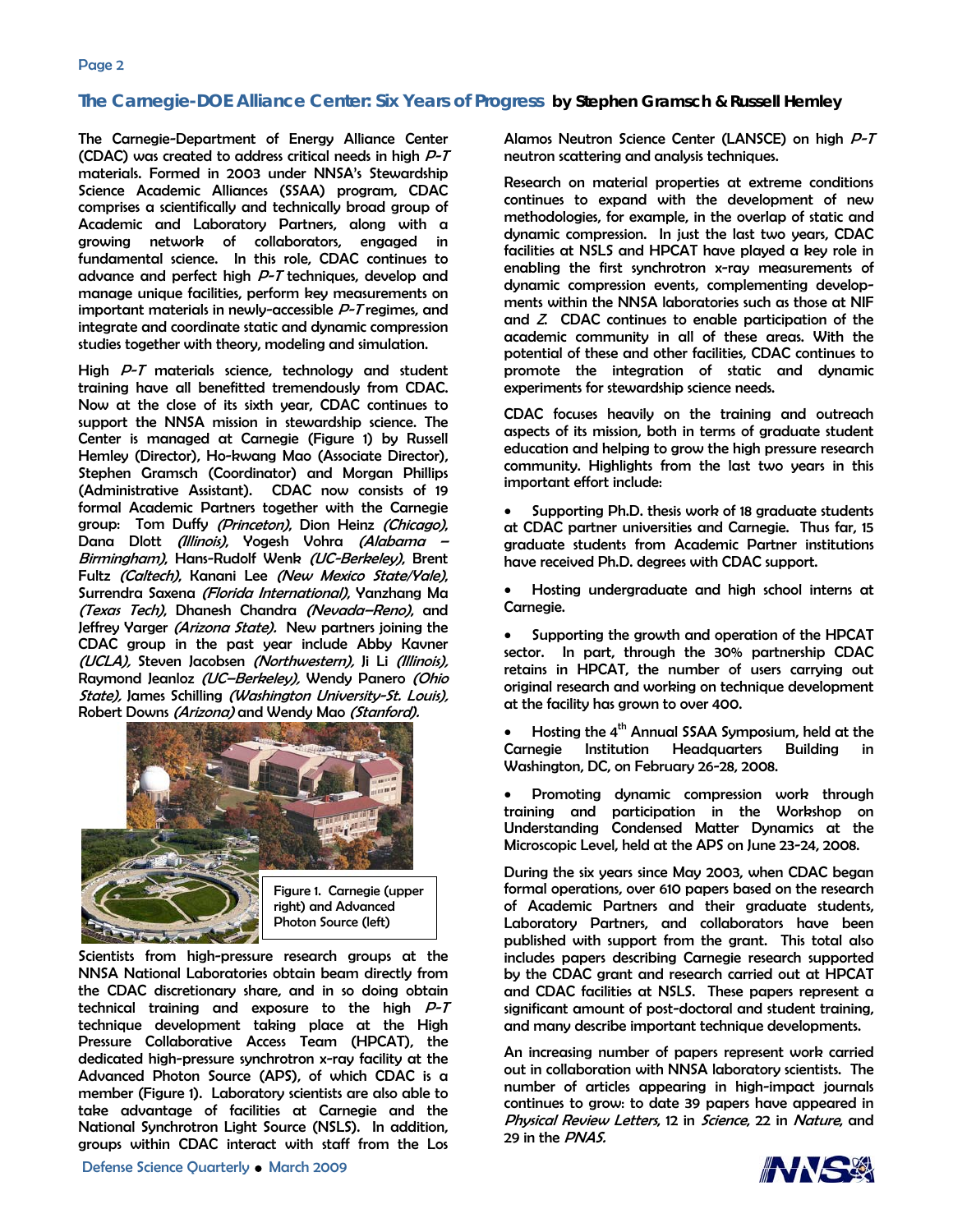#### **Cornell Center for the Study of Pulsed Power Driven High Energy Density Plasmas by David Hammer**

Cornell's Center for the Study of Pulsed Power Driven High Energy Density Plasmas is the Stewardship Science Academic Alliances Center of Excellence with the mission of studying the dynamics and physical properties of hot, extremely dense plasmas produced by 0.5-1.5 MA pulsed power generators. Together with Center partners at Imperial College, London, the Weizmann Institute of Science, the P.N. Lebedev Physical Institute in Moscow, the University of Nevada, Reno, and the University of Rochester, Cornell faculty, staff, graduate and undergraduate students are studying the fundamental properties and potential applications of high energy density (HED) plasmas produced from exploding very fine (few micrometer diameter) metal wires in various configurations. Experiments are performed using the 0.5 MA XP and the variable pulse length 1.0 MA COBRA generators at Cornell and the 1.5 MA machine at Imperial College. We also carry out computer simulation studies of the pulsed HED plasmas to help us understand the experiments and to try to predict interesting configurations to test. The Cornell Center also hosts and collaborates with staff scientists, faculty and students from other institutions, such as Sandia National Laboratories and other universities, to carry out HED plasma experiments on Center facilities.



Figure 1. Cylindrical wire-array Z-pinch with 32 aluminum wires; 8 mm diameter, 20 mm tall wire-array on COBRA (From Ryan McBride)

The two configurations most frequently investigated are cylindrical wire-array Z-pinches (Figure 1) and X-pinches (Figure 2) as these configurations facilitate the generation and study of plasmas ranging in temperature from 0.1 – 20 million Kelvin and densities approaching that of solid matter. X-pinches generate micron-scale, hot plasmas that can be used for point projection x-ray imaging of exploding wire-arrays (Figure 3). From these images accurate assessments of the plasma density near the wires can be obtained. Isaac Blesener is shown in Figure 4 setting up an X-pinch load on COBRA. Experiments using radial and conical arrays and computer simulations have also been used to model and study astrophysical plasma phenomena. Future experiments using thin foils and gas puff configurations are being considered.



Figure 2. X-pinch configuration with 12 tungsten (W) wires on COBRA (From Dan Sinars)

High energy density, rapidly evolving plasmas are central to the NNSA stockpile stewardship program and pulsedpower generators are a very cost effective way to produce the desired experimental conditions. As a result, our Center has been able to provide important fundamental scientific information as well as new diagnostic methods to the NNSA laboratories. In addition, many of our graduate students have accepted jobs at the national laboratories upon completion of their doctorates.



Figure 3. Point projection image of a 10-wire W array obtained using a Mo wire X-pinch x-ray pulse 108 nanoseconds after the start of a 1 MA current pulse on COBRA (From Jon Douglass)



Figure 4. X-pinch being set up on COBRA

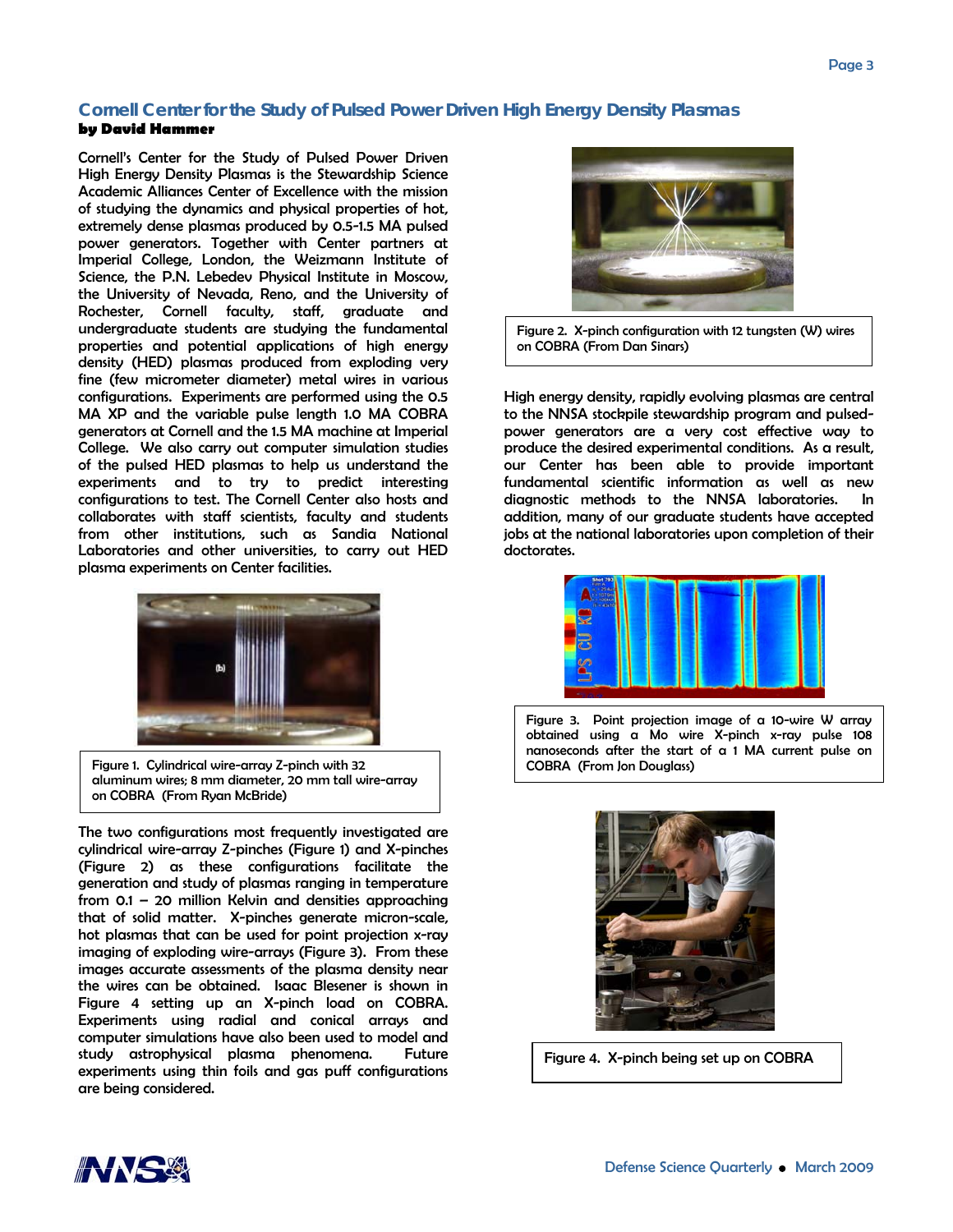## **Center of Excellence for Radioactive Ion Beam Studies for Stewardship Science by Jolie Cizewski**

The Stewardship Science Academic Alliances Center for Radioactive Ion Beam Studies was founded in May 2003 under the direction of Jolie Cizewski at Rutgers University. This Center brings together professors, their students and postdoctoral scholars from universities across the U.S. to work in collaboration with scientists at Oak Ridge Associated Universities (ORAU) and Oak Ridge National Laboratory (ORNL) to study reactions with and decay of radioactive beams of atomic nuclei, in particular fragments following the fission of uranium. To date all of the experimental research efforts have been focused at the Holifield Radioactive Ion Beam Facility (HRIBF) at ORNL. SSAA funding has not only provided the support to attract highly talented undergraduate and graduate students and postdocs to stewardship science, but also has enabled the development of new tools needed to study reactions on and decay of nuclei far from stability.

The initial thrust of the Center was to study reactions on uranium fission fragments, studies important for both stewardship science and understanding how the elements heavier than iron are formed in explosions in the cosmos. The fission fragment accelerated beams currently available at HRIBF are displayed in Figure 1. The relatively weakly bound nuclei with neutron number 50 and 82 are not only fission fragments, but also waiting points along the rapid r-process path of nucleosynthesis believed to take place in supernova explosions. These studies have been realized in part because of the recently commissioned array of position-sensitive silicon strip detectors, the Oak Ridge Rutgers University Barrel Array (ORRUBA), shown in Figure 2.





Neutron capture reactions are responsible for heavy element nucleosynthesis and take place in nuclear reactors and explosions of nuclear devices. In weakly bound nuclei near N=50 and N=82 these reactions are direct processes, the probability of which can be deduced from direct neutron transfer reactions. These reactions are studied with beams of the heavy nuclei interacting with deuterated plastic targets and measurement of the reaction protons with arrays of silicon detectors, including ORRUBA.



Figure 2. Rutgers graduate student and Stewardship Science Graduate Fellow Patrick O'Malley inspects ORRUBA

The neutron-rich fission fragment nuclei that beta decay often have energies sufficiently high that neutrons are also emitted. Therefore, the Center is also furthering the understanding of the decay of fission fragments to probe the properties of these nuclei far from stability, as well as to understand the neutron decay spectra important for nucleosynthesis and stewardship science.

With recent renewal of the Center's funding, the efforts are expanding to measure reactions on other unstable nuclei for both basic and applied nuclear science, including to understand reactions on radio-chemical detectors deployed in tests of nuclear devices. To realize these efforts requires enhanced interactions with nuclear theorists at universities and national laboratories, developing new and higher-quality radioactive ion beams, and developing new techniques and instruments. One focus is the Versatile Array of Neutron Detectors at Low Energy (VANDLE) which will have the flexibility to measure neutrons from nuclear reactions, beta-decays and fission.

All of the efforts of the Center require the active engagement of students and postdocs; a total of 10 postdocs, 16 graduate students, and 23 undergraduate summer students have participated as of 2008. To date three former postdoctoral scholars from this project have moved on to an NNSA laboratory where two are now staff members. William Peters, shown in Figure 3, is one of the current postdocs. His efforts are focused on providing neutron-capture reaction information important for understanding the role of arsenic as a radchem detector.



Figure 3. Rutgers postdoc William Peters inspects the detectors used in the neutron capture surrogate reaction study with arsenic beams

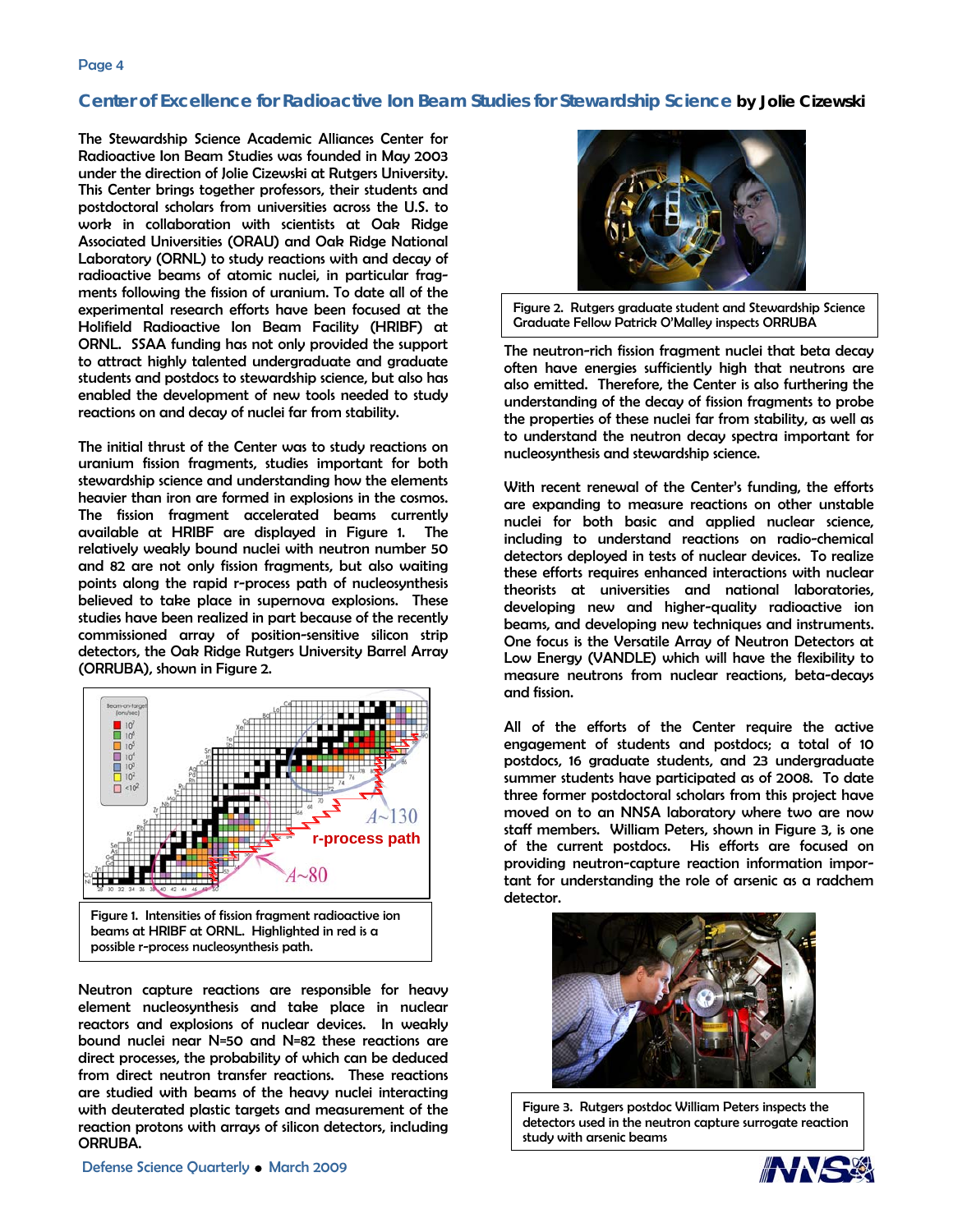### **Highlights from The Texas Center for High Intensity Laser Science by Todd Ditmire**

The Texas Center for High Intensity Laser Science (TCHILS) is a Stewardship Science Academic Alliances (SSAA) Center established by NNSA at the University of Texas at Austin (UT) with the mission of performing academic research on high energy density (HED) plasmas and shock waves that can be created and probed by high peak power lasers. TCHILS is composed of a number of faculty in the Physics and Mechanical Engineering Departments at the University of Texas as well as collaborating faculty from the Department of Physics at Ohio State University. With the importance of high power lasers in the science portfolio of NNSA, one of the principal missions of TCHILS is to train graduate students in the techniques of HED and shock physics using intermediate to large scale high power lasers, a mission which the Center often pursues by conducting collaborative experiments with the NNSA laboratories. At present, TCHILS has active participation by seven university faculty, 12 research staff and post docs and over 20 graduate students pursuing their thesis on high power lasers at UT, Lawrence Livermore National Laboratory (LLNL) and Sandia National Laboratories (SNL).



Figure 1. Photo of the Texas Petawatt Laser amplifiers. The large blue amplifier modules are glass laser amplifiers from the NOVA laser decommissioned at LLNL in the late 1990s.

The research emphasis of the Center is predominantly focused in three sub-areas of HED science: (1) the study of fundamental properties of hot, dense plasmas created with intense ultrashort lasers, (2) the probing of the dynamics of high velocity and high strain-rate shock waves driven by laser pulses, and (3) the investigation of charged particle acceleration in plasmas irradiated by intense laser pulses. TCHILS has made important progress in all three areas in the past few years. For example, in a collaboration with V-division at LLNL, TCHILS faculty and staff have just completed a set of experiments in which they have used laser accelerated protons generated at LLNL's Titan laser facility to heat Al plasmas at solid density to temperatures approaching 1 million degrees Celsius and have studied the equation-ofstate and conductivity properties of this exotic dense state of matter. Recently, TCHILS students have also been working with SNL in Albuquerque on the Z-Beamlet laser there to study the dynamics of how metal alloys fail under the extremely fast shock loading that is possible when such metals are irradiated by a high energy laser. In the arena of particle acceleration, TCHILS has conducted a number of exciting experiments including a recent collaboration with scientists from the University of Nevada, Reno, in which the flow of high energy electrons was examined when these electrons were produced at the tip of a cone illuminated by ultraintense pulses from the Texas High-Intensity Optical Research Laser (THOR) multi-terawatt laser at UT.

The principal highlight from TCHILS in the past year, however, has been the activation in 2008 of the Texas Petawatt laser on campus at UT (see Figures 1 and 2). This laser is now the highest power laser operating anywhere in the world. Using a combination of new nonlinear optical technology and well tested glass amplifier technology derived from a collaboration with the NIF Directorate at LLNL, this laser has taken a step beyond the first Petawatt laser demonstrated at LLNL in the late 1990s. The Texas Petawatt, while delivering somewhat less laser energy than the first LLNL Petawatt, delivers the energy in a pulse which is substantially shorter. This technology now accesses a parameter space which allows Petawatt laser experiments at a university for the first time. Experiments with the Texas Petawatt began in late in 2008, with the first experiments being devoted to a novel technique for generating very high fluxes of fusion neutrons which will be used for materials science and other applications.



Figure 2. Photo of the target bay of the Texas Petawat showing the white vacuum tank housing the pulse compressor at the target chamber which is devoted to the fusion neutron generation experiments

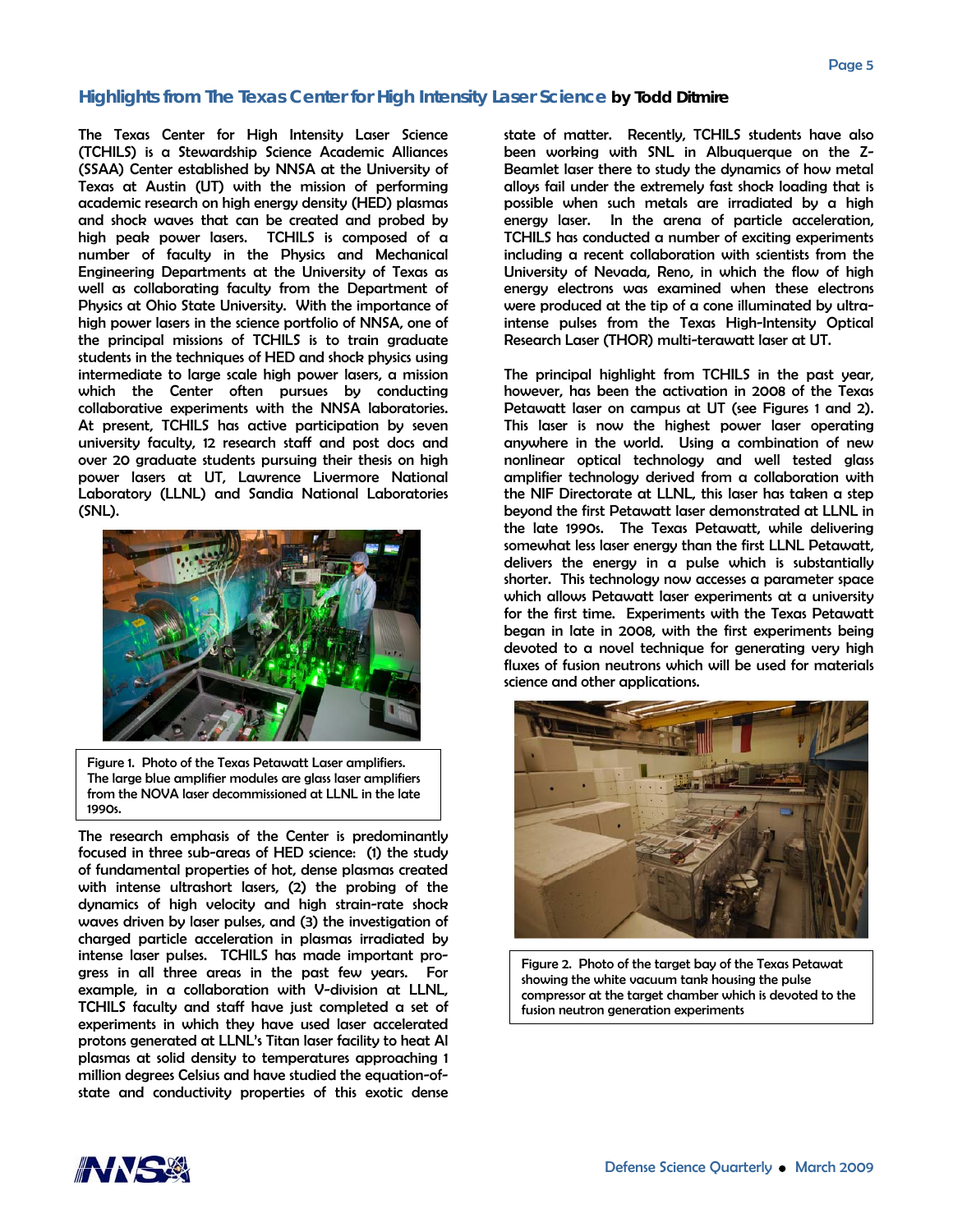#### Page 6

#### **The Institute for Shock Physics at Washington State University by Yogi Gupta**

The Institute for Shock Physics (ISP) is a multidisciplinary research organization with a focus on understanding condensed matter response under dynamic and static compression, using state-of-the-art multiscale (continuumto-atomic scale) measurements and analysis. Building on more than 50 years of sustained research excellence and rigorous education in shock wave science at Washington State University, the Institute's activities emphasize scientific innovations; hands-on training of graduate students and postdoctoral research associates from different disciplines (physics, chemistry, materials science, and mechanical engineering); and long-term programmatic relevance to NNSA's national security mission. Strong partnerships and collaborations with the NNSA laboratories are an integral element of the Institute's research effort. The close synergy between dynamic compression (shock wave and shockless experiments) and static compression research is a unique and valuable feature of the scientific activities. The research program integrates experiments, theory, and computations to achieve a fundamental understanding of mechanisms and processes at different length and time scales. The major scientific themes governing the Institute's research activities are: structural transformations including electronic transitions; chemical reactions including bounding and metastability; and deformation and fracture.

Representative examples of recent activities, including abbreviated abstracts, are listed below:

**Shock Induced Phase Change in KCl Single Crystals: Orientation Relations between the B1 and B2 Lattices** Stefan J. Turneaure, Y.M. Gupta, Paulo Rigg (LANL), Journal of Applied Physics (2009)

The relative orientations between the lattices of the low pressure (B1) and high pressure (B2) phases of shock compressed KCl single crystals were examined using plate impact loading along the [111] and the [110] directions. The results are discussed in terms of the compatibility between the macroscopic uniaxial strain imposed by shock wave loading and the microscopic rearrangement of atoms leading to the observed orientation relations.



**Chemical Changes in Liquid Benzene Multiply Shock Compressed to 25 GPa** S. Root (SNL) and Y.M Gupta, Journal of Physical Chemistry (2009)

Shock wave experiments utilizing step-wise-loading, with peak stresses ranging between 4 and 25 GPa, were performed to examine the dynamic high pressure response of liquid benzene at thermodynamic conditions not attainable in single shock experiments. The results from the work demonstrate the importance of time, pressure, temperature, and phase in chemical changes associated with  $\pi$ -bonded molecules.



TR15 experimental results: time-resolved Raman spectra of liquid benzene multiply shock compressed to 24.5 GPa

**Physical and Chemical Transformations of Sodium Cyanide at High Pressures** J.Y. Chen and C.S.Yoo (Under Review)

Pressure-induced physical and chemical transformations of Sodium Cyanide (NaCN) were studied up to 50 GPa in diamond-anvil cells, using micro-Raman spectroscopy and angle-resolved synchrotron x-ray diffraction. Observations from this work include phase transitions and an irreversible chemical change at large pressure ranges.



The pressure-volume data of NaCN phases as a function of pressure

**Large Elastic Wave Amplitude and Attenuation in Shocked Pure Aluminum** Y.M. Gupta, J.M. Winey, P.B. Trivedi, B.M. LaLone, R.F. Smith (LLNL), J.H. Eggert (LLNL), G.W. Collins (LLNL), Journal of Applied Physics (2009)

Shock-induced elastic-plastic deformation in pure aluminum was examined at 4 GPa peak stress by measuring wave profiles in thin (40–180 μm) samples under plate impact loading. The combination of large elastic wave attenuation in thin samples and differences in sample thicknesses between the present and past work suggests a consistent picture of shock propagation in pure aluminum.



Elastic wave amplitude vs Al sample thickness for impact loading to 4 GPa

For more information, contact shock@wsu.edu.

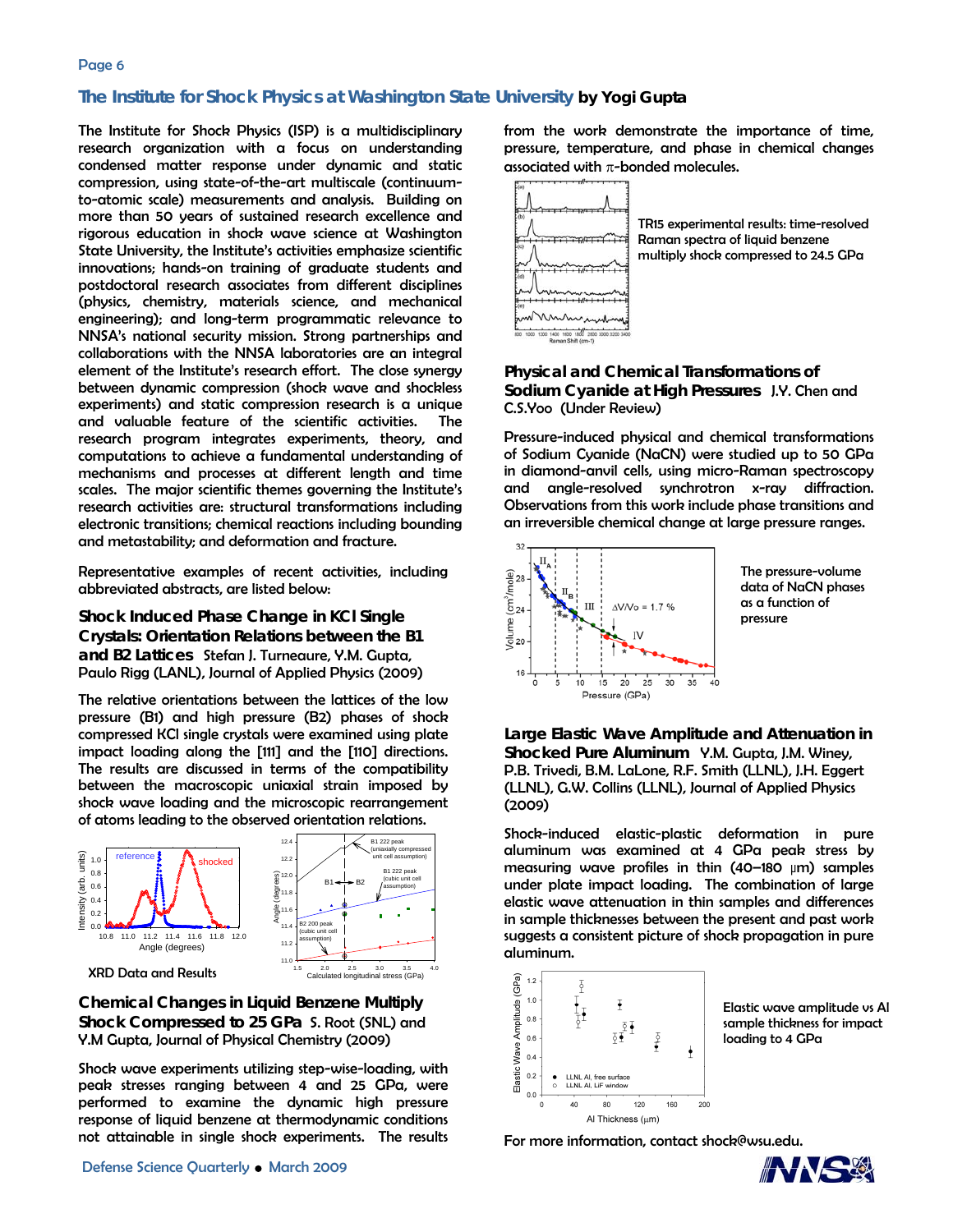### **The High Pressure Science and Engineering Center at the University of Nevada, Las Vegas by Malcolm Nicol**

The University of Nevada, Las Vegas (UNLV) High Pressure Science and Engineering Center (HIPSEC) was founded in July 1998 with NNSA support. HIPSEC now brings together chemists, geoscientists, and physicists to consider fundamental problems of materials under high pressures by experimental and computational approaches. We also introduce faculty, postdoctoral scholars, graduate and undergraduate students to these problems. In January 2009, nine faculty investigators lead HIPSEC team of eight professionals and postdoctoral scholars, 14 graduate students, and 23 undergraduate researchers. Nearly 150 scientists from university, national, and international laboratories collaborated in HIPSEC activities during 2008.

Materials relevant to the Stockpile Stewardship Program are central to HIPSEC's mission; that is, we give high priority to studies of static and dynamic high-pressure material properties for validating and improving computational models of d- and f-band metals, energetic materials, detonation products, low-Z elements and their compounds, and geological materials. We measure equilibrium thermochemical properties, reaction kinetics, and reaction products at static pressures using in situ x-ray diffraction; absorption, emission, light-scattering spectroscopy from infrared to x-ray wavelengths and other chemical and physical methods. Theoretical and computational studies focus on fundamental properties of solids and strengths of hard materials.

HIPSEC (25%), Lawrence Livermore National Laboratory, and the Geophysical Laboratory are members of the High Pressure Collaborative Access Team

at the Advanced Photon Source (APS) of Argonne National Laboratory. There we study materials by x-ray diffraction and spectroscopy. We also regularly perform experiments at other APS beam lines; at Los Alamos Neutron Science Center (LANSCE), and at Cornell High Energy Synchrotron Source (CHESS), National Synchrotron Light Source (NSLS), Pohang Accelerator Laboratory (PAL) (Korea), and other synchrotrons where higher-resolution diffraction allows us to identify complex structures.

Recent results include studies as diverse as: establishing melting conditions for copper under hydrostatic and shock wave compression; measuring and modeling the phonon density of states of three phases of tin and several iron-tin compounds; determining the structure of the thermoelectric material  $Na<sub>0.75</sub>CoO<sub>2</sub>$  at high pressures; establishing the effect of crystal-melt partitioning on the budgets of copper, gold and silver; developing a selfconsistent elastic-plastic model of deformation under pressure; modeling atomic scale friction between grapheme sheets; analyzing the post-perovskite polymorph of an aluminum-bearing magnesiumsilicate that may occur between the Earth's lower mantle and outer core; and calculations that identify diamond-like boron carbide as a superhard conductor. Figure 1 depicts the diffraction pattern collected with monochromatic excitation from a single crystal of the explosive triaminotrinitrobenzene (TATB) in a diamond-anvil cell. Such measurements are used to study how the structure of TATB changes under compression.





Figure 1. (Left) Photomicrograph of a single crystal of TATB in a diamond-anvil high-pressure cell; (Right) Single-crystal diffraction pattern for one orientation of this sample

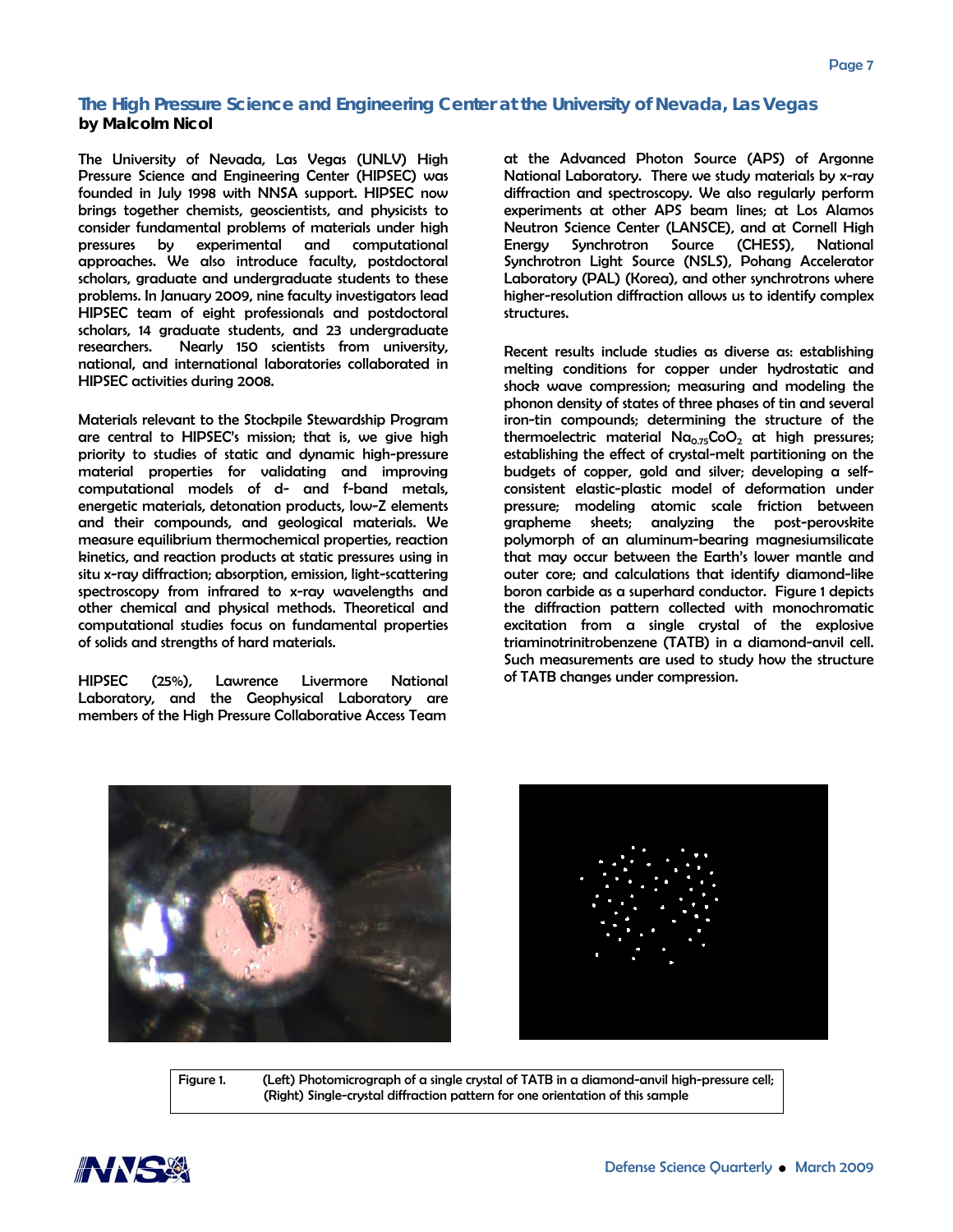#### **HEDP Research at the Nevada Terawatt Facility by Joseph M. Kindel**

The Nevada Terawatt Facility (NTF) at the University of Nevada, Reno (UNR) hosts a 2-TW pulsed power generator (Zebra), a 50-TW, 350-fs laser (Leopard), a 10-TW, 35-fs, 10-Hz laser (Cheetah), and an 86-node computer cluster. These resources are used by seven NTF research faculty, several UNR Physics Department faculty, and 16 graduate students. The NTF is currently in the third year of a five-year renewal of a DOE/NNSA-UNR Cooperative Agreement for High Energy Density Stewardship Science (July 1, 2006 – June 30, 2011). A competitive process with off-site reviewers has been developed for allocating experiment time. In the calendar year 2008, 367 science shots were performed on Zebra for a variety of experiments, some of which included the use of the Leopard laser in conjunction with Zebra.



Figure 1. Zebra operator looking towards the experimental chamber

The main focus of the research performed at the Nevada Terawatt Facility is on understanding fundamental Z-pinch physics and developing Z-pinch technology (diagnostics and pulsed-power). Recently, several groups reported progress in this direction. Several nontraditional wire arrangements (such as single- and multiplanar, star-like, compact cylindrical) have been studied, compared and optimized for dynamics, stability, and xray output. Systematic experiments revealed that double planar wire arrays radiate the highest x-ray power and energy, when driven with current peaking in the range 0.8-1.4 MA. Both scale nearly quadratically with the maximum current. In addition, this wire array configuration shows promise for x-ray pulse shaping. Numerical modeling with electro-dynamic and hybrid codes is being used in the experimental design and data interpretation.

In the pinch implosion experiments performed, the radiation yield (~20 kJ) significantly exceeds the kinetic energy of the implosion (~4 kJ). Several candidates for the additional pinch heating are being investigated by experiment and modeling. For example, enhanced ion viscosity could result from microturbulence with spatial scale comparable to the ion Larmor radius. To model the pinch dynamics while taking into account such effects, algorithms are being developed to modify the magnetohydrodynamic equations in large simulation codes, to adequately describe kinetic regimes of plasma turbulence.

Modeling of electromagnetic flute instabilities in the conditions of the Z-pinch precursor plasma showed that in the nonlinear stage the perturbations develop both towards small spatial scales (responsible for enhanced plasma heating) and large spatial scales (that leads to the disruption of the current-carrying plasma column). The effect of a sheared plasma flow on long-wavelength pinch instabilities has been investigated experimentally. Using conical wire arrays with a kink-perturbed central wire leads to the mitigation of the kink instability in the precursor phase and to increased x-ray emission, when compared with equivalent cylindrical wire arrays. In addition, the growth of flute instabilities is being addressed in a more basic way by investigating the interaction of laser-produced plasma flows with external magnetic fields. Using separate generators for plasma and field allows covering a broader range of parameters and more insight into the instability mechanism.

Multi-component Z-pinches were investigated to both control and better diagnose the plasma. On one hand, the radiative effects associated with mixing high-Z and low-Z elements allow controlling the hardness of the emission spectrum. On the other hand, systematic studies (by experiment and modeling) of multi-material wire arrays have shown that simultaneous analysis of spectral features of the low-Z element K-shell and mid-Z element L-shell that substantially change in time provides valuable insight into the implosion dynamics, that could not be obtained by any other method.

The higher current values mentioned above were obtained by using a Load Current Multiplier developed as an upgrade of Zebra. The development work was performed by a collaboration of UNR with École Polytechnique (A. Chuvatin), the Naval Research Laboratory (L. Rudakov), and Sandia National Laboratories (M. Cuneo). In short-circuit loads, a current multiplication coefficient of 1.8 was achieved, in excellent agreement with prior theoretical predictions. This upgrade makes NTF's Zebra the highest-current university pulsed power generator in the world.

To advance the understanding of Z-pinch plasmas, a considerable effort has been concentrated lately on diagnostics development. Ultraviolet laser refractometric techniques as well as high-resolution (2-3 μm) laser diagnostics have recently been demonstrated. X-ray radiography is under development. An advanced variation, namely absorption spectroscopy, is being considered to determine the plasma density and temperature during the non-radiative phase of the Zpinch. Laser scattering diagnostics of the magnetized Zpinch plasma are considered both theoretically and experimentally. The goal over the next year is to extend our diagnostic capability with absorption spectroscopy and x-ray backlighting to determine plasma density and temperature as a function of space and time.

\* This report includes results contributed by V. Ivanov, V. Kantsyrev, R. Presura, A. Safronova, Y. Sentoku, and V. Sotnikov